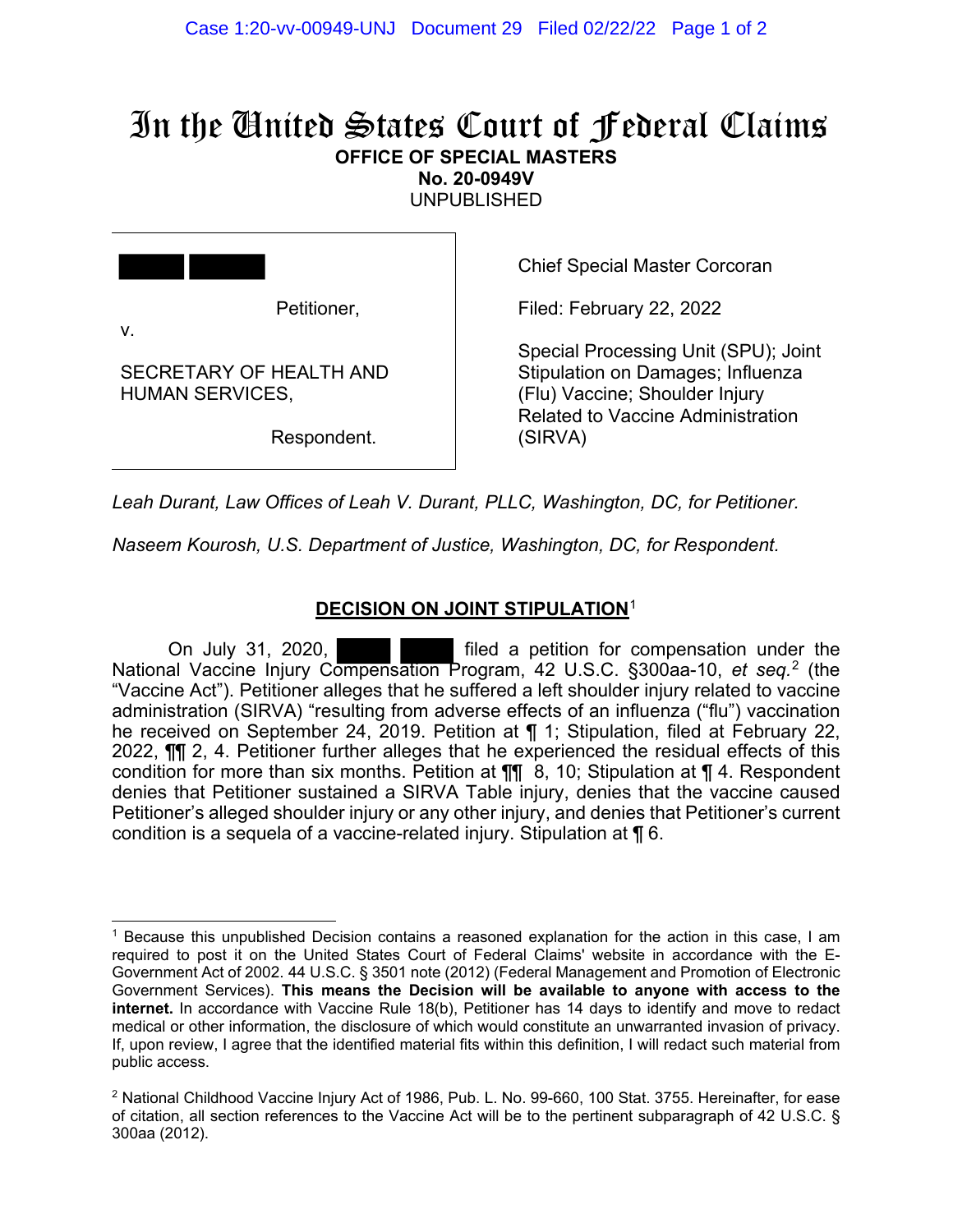Nevertheless, on February 22, 2022, the parties filed the attached joint stipulation, stating that a decision should be entered awarding compensation. I find the stipulation reasonable and adopt it as my decision awarding damages, on the terms set forth therein.

Pursuant to the terms stated in the attached Stipulation, **I award** the following compensation:

**A lump sum of \$95,000.00 in the form of a check payable to Petitioner**. Stipulation at ¶ 8. This amount represents compensation for all items of damages that would be available under Section 15(a). *Id*.

I approve the requested amount for Petitioner's compensation. In the absence of a motion for review filed pursuant to RCFC Appendix B, the Clerk of Court is directed to enter judgment in accordance with this decision.<sup>3</sup>

**IT IS SO ORDERED.**

**s/Brian H. Corcoran**

Brian H. Corcoran Chief Special Master

<sup>&</sup>lt;sup>3</sup> Pursuant to Vaccine Rule 11(a), entry of judgment can be expedited by the parties' joint filing of notice renouncing the right to seek review.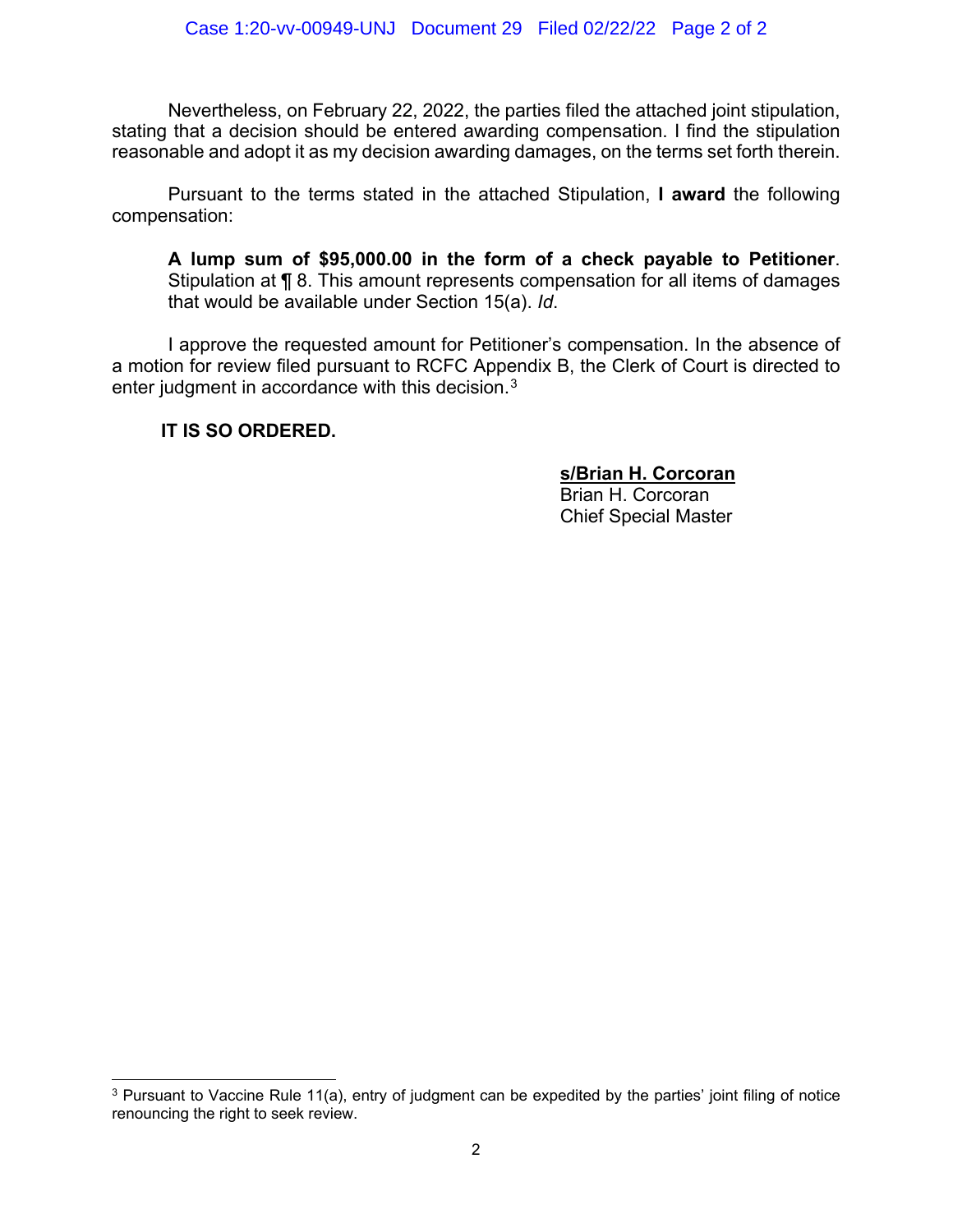## IN THE UNITED STATES COURT OF FEDERAL CLAIMS OFFICE OF SPECIAL MASTERS

RANDY MOORE,

Petitioner,

٧.

**SECRETARY OF HEALTH** AND HUMAN SERVICES,

Respondent.

No. 20-949V (ECF)

Chief Special Master Corcoran

# **STIPULATION**

The parties hereby stipulate to the following matters:

1. Randy Moore, petitioner, filed a petition for vaccine compensation under the National

Vaccine Injury Compensation Program, 42 U.S.C. §§ 300aa-10 et seq. (the "Vaccine Program").

The petition seeks compensation for injuries allegedly related to petitioner's receipt of the

influenza vaccine, which vaccine is contained in the Vaccine Injury Table (the "Table"),

42 C.F.R. § 100.3(a).

2. Petitioner received an influenza vaccine on September 24, 2019.

3. The vaccination was administered within the United States.

4. Petitioner alleges that petitioner sustained a shoulder injury related to vaccine administration ("SIRVA") as set forth in the Table. Petitioner further alleges that petitioner experienced the residual effects of this condition for more than six months.

5. Petitioner represents that there has been no prior award or settlement of a civil action for damages on petitioner's behalf as a result of petitioner's condition.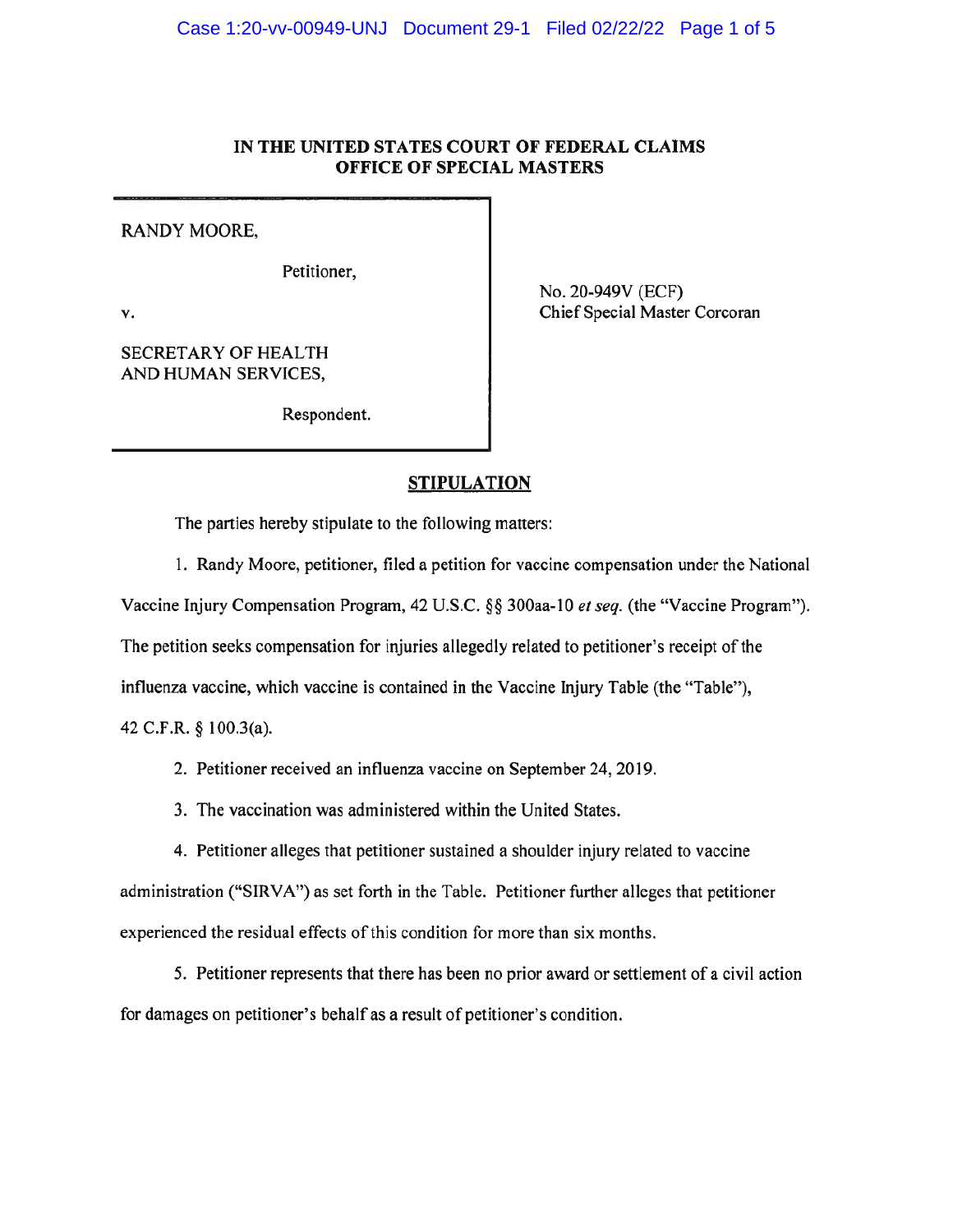#### Case 1:20-vv-00949-UNJ Document 29-1 Filed 02/22/22 Page 2 of 5

6. Respondent denies that petitioner sustained a SIRVA Table injury; denies that the vaccine caused petitioner's alleged shoulder injury, or any other injury; and denies that petitioner's current condition is a sequela of a vaccine-related injury.

7. Maintaining their above-stated positions, the parties nevertheless now agree that the issues between them shall be settled and that a decision should be entered awarding the compensation described in paragraph 8 of this Stipulation.

8. As soon as practicable after an entry of judgment reflecting a decision consistent with the terms of this Stipulation, and after petitioner has filed an election to receive compensation pursuant to 42 U.S.C.  $\S$  300aa-21(a)(1), the Secretary of Health and Human Services will issue the following vaccine compensation payment:

> A lump sum of \$95,000.00 in the form of a check payable to petitioner. This amount represents compensation for all damages that would be available under 42 U.S.C. §300aa-15(a).

9. As soon as practicable after the entry of judgment on entitlement in this case, and after petitioner has filed both a proper and timely election to receive compensation pursuant to 42 U.S.C. § 300aa-21(a)(1), and an application, the parties will submit to further proceedings before the special master to award reasonable attorneys' fees and costs incurred in proceeding upon this petition.

10. Petitioner and petitioner's attorney represent that compensation to be provided pursuant to this Stipulation is not for any items or services for which the Program is not primarily liable under 42 U.S.C. § 300aa-15(g), to the extent that payment has been made or can reasonably be expected to be made under any State compensation programs, insurance policies, Federal or State health benefits programs (other than Title XIX of the Social Security Act (42 U.S.C. § 1396 et seq.)), or by entities that provide health services on a pre-paid basis.

 $\overline{2}$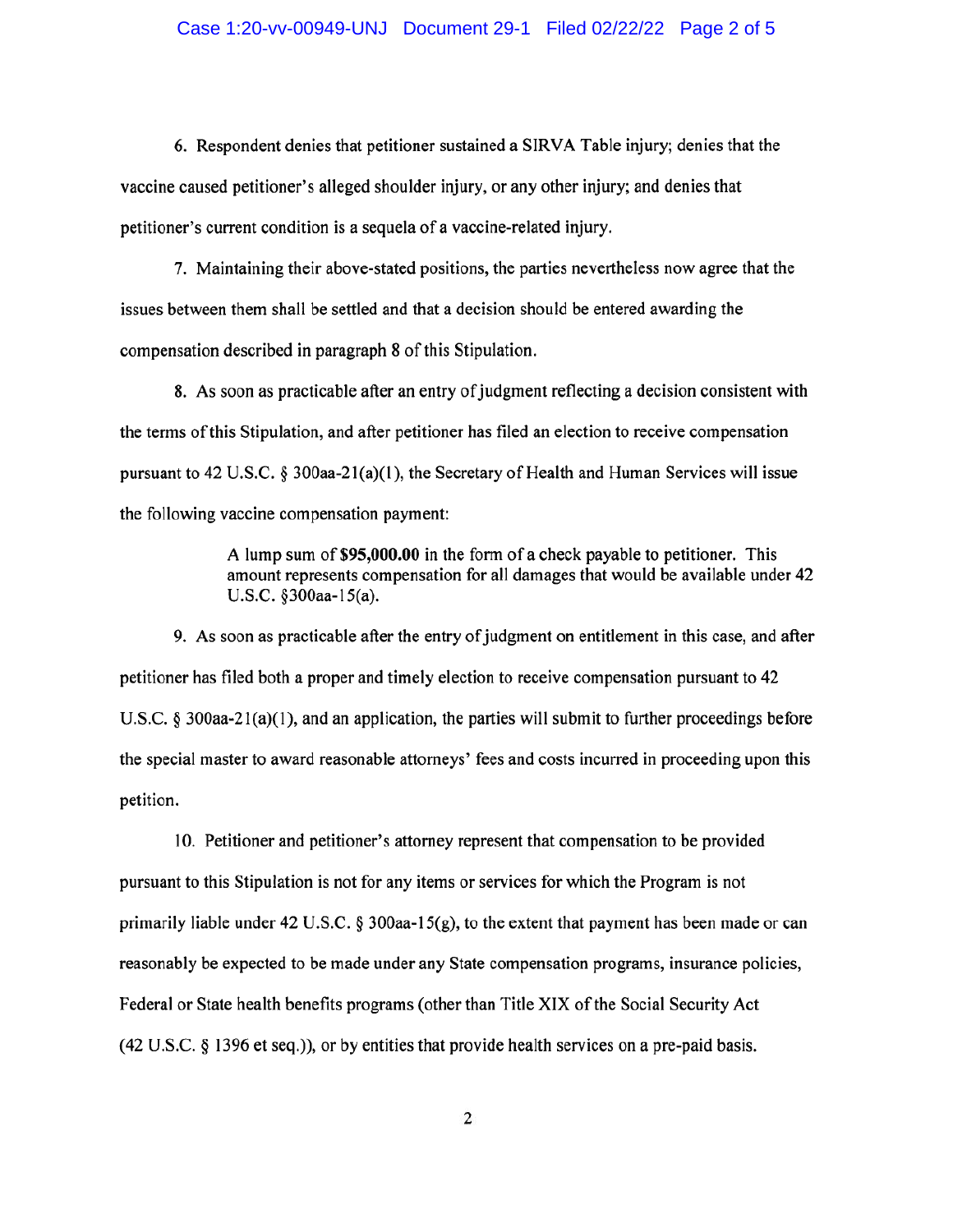#### Case 1:20-vv-00949-UNJ Document 29-1 Filed 02/22/22 Page 3 of 5

11. Payment made pursuant to paragraph 8 of this Stipulation and any amounts awarded pursuant to paragraph 9 of this Stipulation will be made in accordance with 42 U.S.C. § 300aa-15(i), subject to the availability of sufficient statutory funds.

12. The parties and their attorneys further agree and stipulate that, except for any award for attorneys' fees and litigation costs, and past unreimbursable expenses, the money provided pursuant to this Stipulation will be used solely for petitioner's benefit as contemplated by a strict construction of 42 U.S.C. §§ 300aa-15(a) and (d), and subject to the conditions of 42 U.S.C.  $\S\S$  300aa-15(g) and (h).

13. In return for the payments described in paragraphs 8 and 9, petitioner, in petitioner's individual capacity, and on behalf of petitioner's heirs, executors, administrators, successors or assigns, does forever irrevocably and unconditionally release, acquit and discharge the United States and the Secretary of Health and Human Services from any and all actions or causes of action (including agreements, judgments, claims, damages, loss of services, expenses and all demands of whatever kind or nature) that have been brought, could have been brought, or could be timely brought in the Court of Federal Claims, under the Vaccine Program, 42 U.S.C. § 300aa-10 et seq., on account of, or in any way growing out of, any and all known or unknown, suspected or unsuspected personal injuries to or death of petitioner resulting from, or alleged to have resulted from, the influenza vaccination administered on September 24, 2019, as alleged by petitioner in a petition for vaccine compensation filed on or about July 31, 2020, in the United States Court of Federal Claims as petition No. 20-949V.

14. If petitioner should die prior to entry of judgment, this agreement shall be voidable upon proper notice to the Court on behalf of either or both of the parties.

3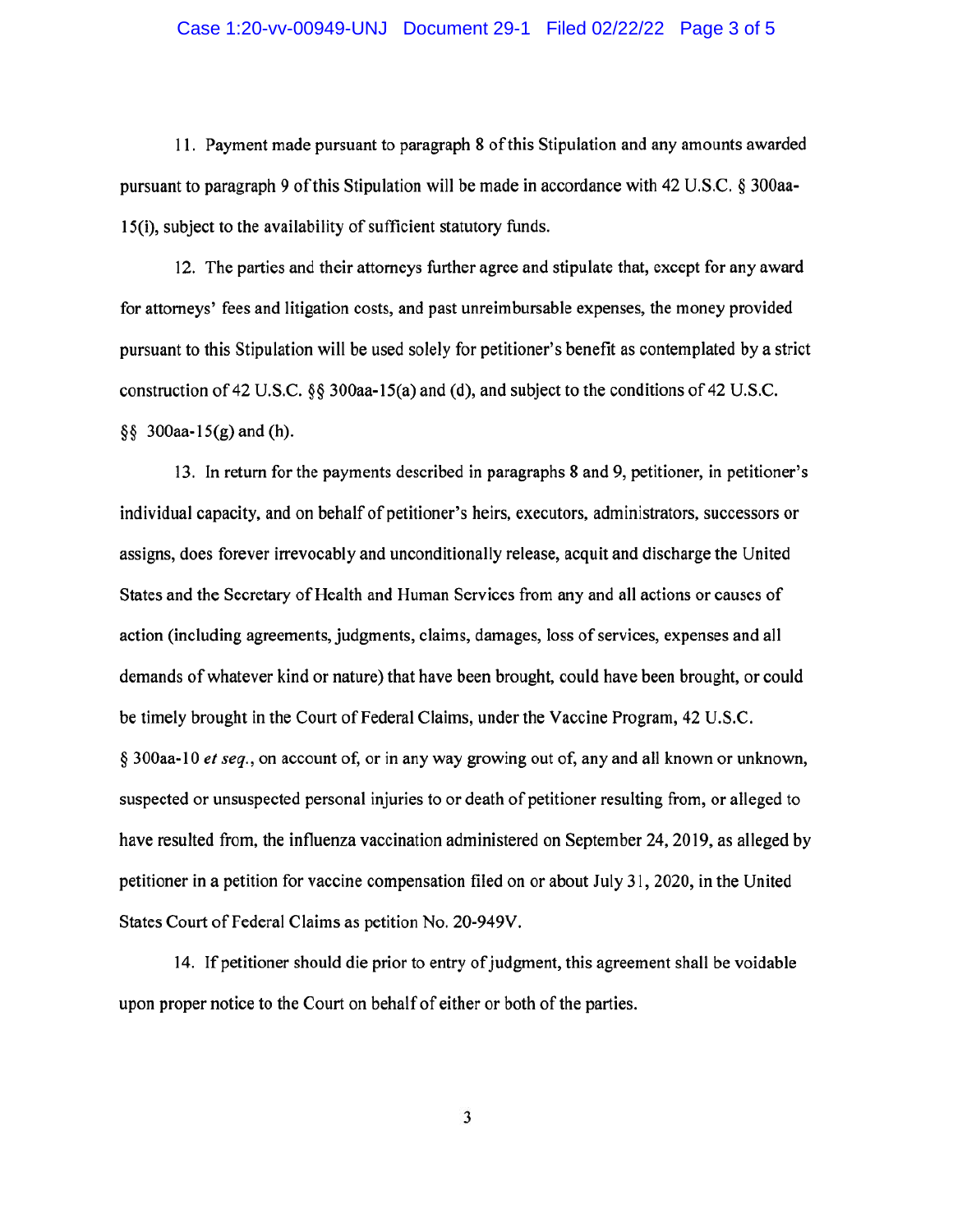#### Case 1:20-vv-00949-UNJ Document 29-1 Filed 02/22/22 Page 4 of 5

15. If the special master fails to issue a decision in complete conformity with the terms of this Stipulation or if the Court of Federal Claims fails to enter judgment in conformity with a decision that is in complete conformity with the terms of this Stipulation, then the parties' settlement and this Stipulation shall be voidable at the sole discretion of either party.

16. This Stipulation expresses a full and complete negotiated settlement of liability and damages claimed under the National Childhood Vaccine Injury Act of 1986, as amended, except as otherwise noted in paragraph 9 above. There is absolutely no agreement on the part of the parties hereto to make any payment or to do any act or thing other than is herein expressly stated and clearly agreed to. The parties further agree and understand that the award described in this Stipulation may reflect a compromise of the parties' respective positions as to liability and/or amount of damages, and further, that a change in the nature of the injury or condition or in the items of compensation sought, is not grounds to modify or revise this agreement.

17. This Stipulation shall not be construed as an admission by the United States or the Secretary of Health and Human Service that the influenza vaccine caused petitioner's alleged injury or any other injury or petitioner's current disabilities, or that petitioner suffered an injury contained in the Vaccine Injury Table.

18. All rights and obligations of petitioner hereunder shall apply equally to petitioner's heirs, executors, administrators, successors, and/or assigns.

#### **END OF STIPULATION**

 $\overline{4}$